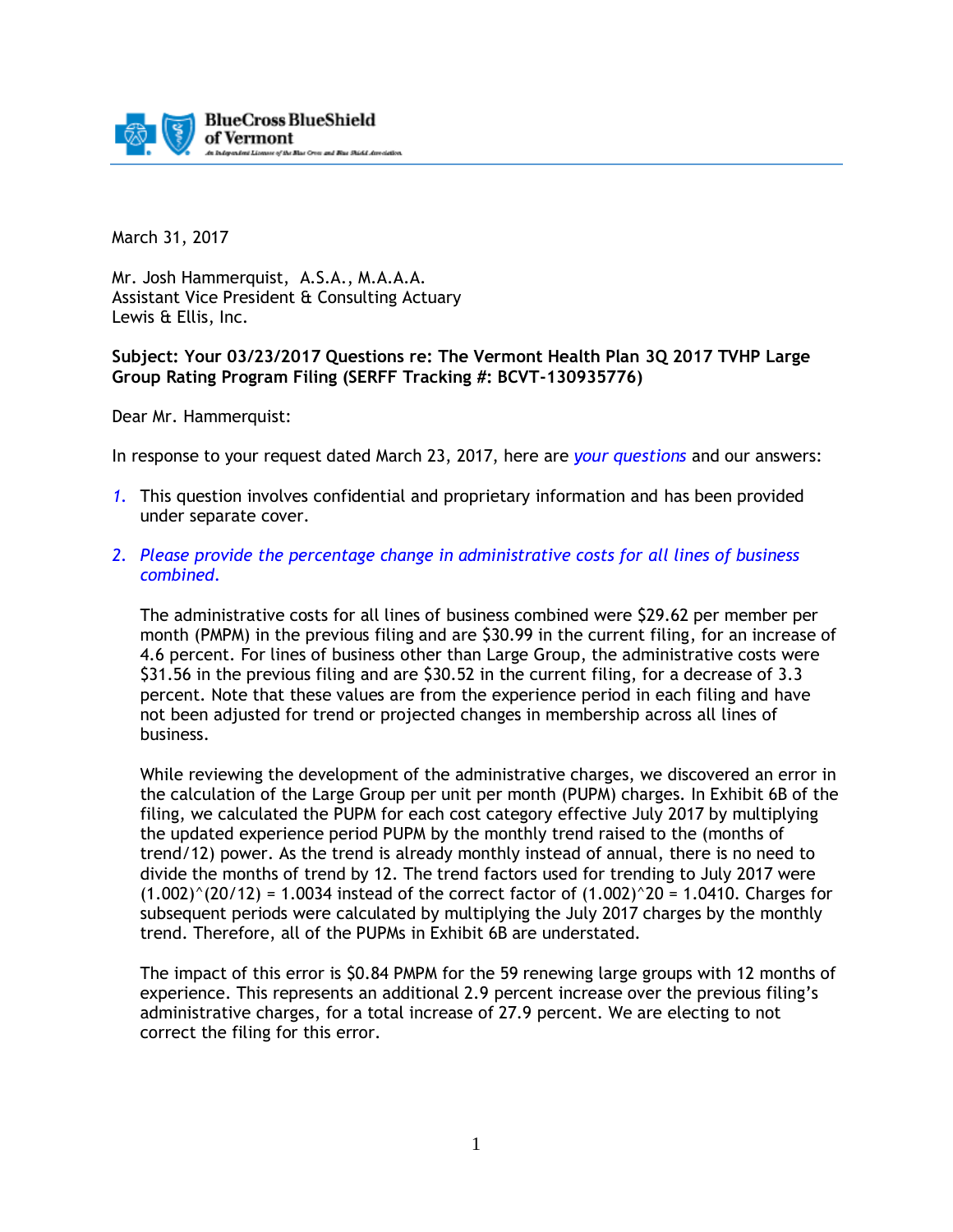## *3. What is the impact of the billback expenses on the administrative trend in this filing?*

Billback expenses were treated as any other expense in this filing. Experience billbacks of \$1.59 PMPM were trended to a projected January 2018 value of \$1.61 PMPM.

Recent developments regarding the GMCB billback suggest that this portion of our administrative charges will be underfunded. The projected portion of the proposed FY 2018 GMCB billback that will be allocated to BCBSVT Large Group Insured lines of business is \$3.13 PMPM.

## *4. Please reconcile the difference in the percent change in the manual claims and experience claims in the response to question #2 in the letter dated March 7, 2017.*

The manual claims for each of the 59 renewing groups with 12 months of experience are the product of the Manual Rate, adjustments for industry and demographics, a contract conversion factor, and the BRV for the group's renewing benefits. The product of the Manual Rate and the BRV equals the paid claims PMPM for the renewing benefit as determined by the BRV model. The BRV model uses claims from all Cost Plus groups, ASO groups, and Insured groups with both medical and Rx coverage in the BRV experience period (July 2015 to June 2016, paid through September 2016).

The experience claims for each group begin with completed experience period claims (October 2015 to September 2016, paid through November 2016), from which actual claims above the pooling level are removed and replaced with expected claims above the pooling level. These claims are trended to the rating period and adjusted for changes in benefit.

There are several differences in the calculations of the experience and manual claims that lead to different increases in each. The experience base for each is different: the total experience claims for the 59 renewing groups are only a part of the BRV experience, which also includes ASO groups and large groups who were enrolled during the experience but are no longer enrolled. The experience periods are also different between the BRV model and the experience renewal.

# *5. How does the utilization of Orkambi for all lines of business compare to the utilization for large groups and the projected utilization in 2018?*

The actual and projected utilization of Orkambi by line of business is below. The pharmacy trend was developed using claims from BCBSVT Cost Plus groups, BCBSVT ASO Groups, BCBSVT Insured Large Groups, and TVHP Insured Large Groups. Combining these homogeneous populations creates greater consistency and credibility within the trend factor development. To maintain consistency with the claims base used to develop trend, the projected members utilizing Orkambi is inclusive of all the aforementioned subgroups. As demonstrated below, the proportion of projected utilization of Orkambi attributable to groups impacted by the filing is significantly less than 8, due to the difference in the membership used to develop trend and the projected membership.